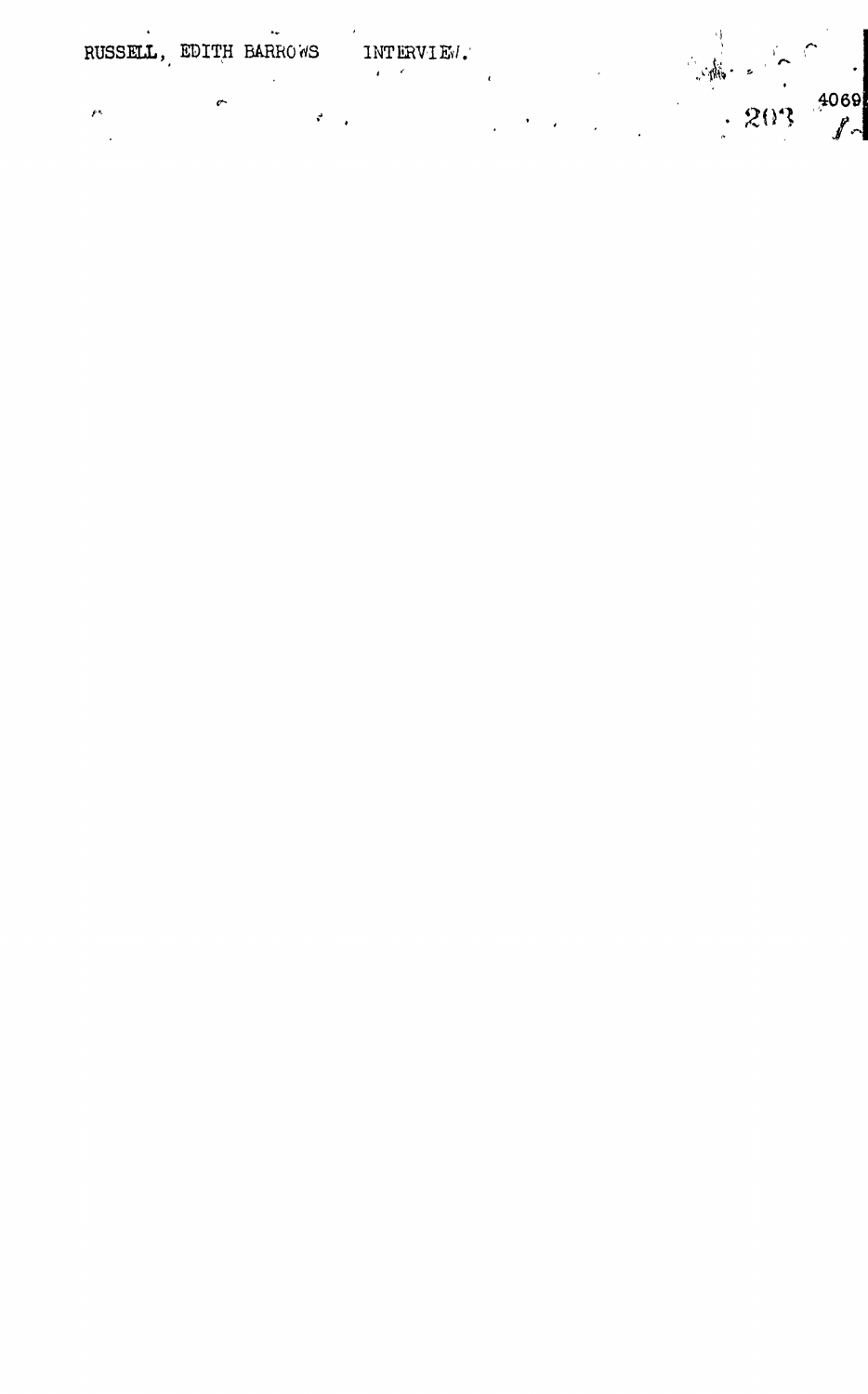RUSSELL, EDITH BARROWS. INTERVIEW.

Harry M. Dreyer, Field'Worker Indian-Pioneer History May 17, 1937

> Interview with Mrs. Edith Barrows Russell. 2329. NW28th, Oklahoma City, Oklahoma.

> > \* *r*

Father came to Oklahoma from East Nebraska; Mother lived to be 87 years of age, died recently.

I, Mrs. Edith Barrows Russell, came to Oklahome in 1889 with my father and mother. I was a small child.

My father staked a lot on the corner of Broad**r** way and Grant, where he built a two-room house and we lived there for sometime. Lumber was scarce then, so father gathered some drygoods boxes that he used to make door steps with, as he waited so long before he could get enough lumber to finish the house. Father had three cows shipped down here in a car with our neighbor's property, who also came from Nebraska, but the cows all died of Texas fever, a few months after we got here. Father dug a well on his lot, which was about thirty feet deep and this was the place nearly everyone got their water fdr.drinking and cooking. We did not have any pump. Had a frame around the well and pulley above and water was drawn from well with buckets.

204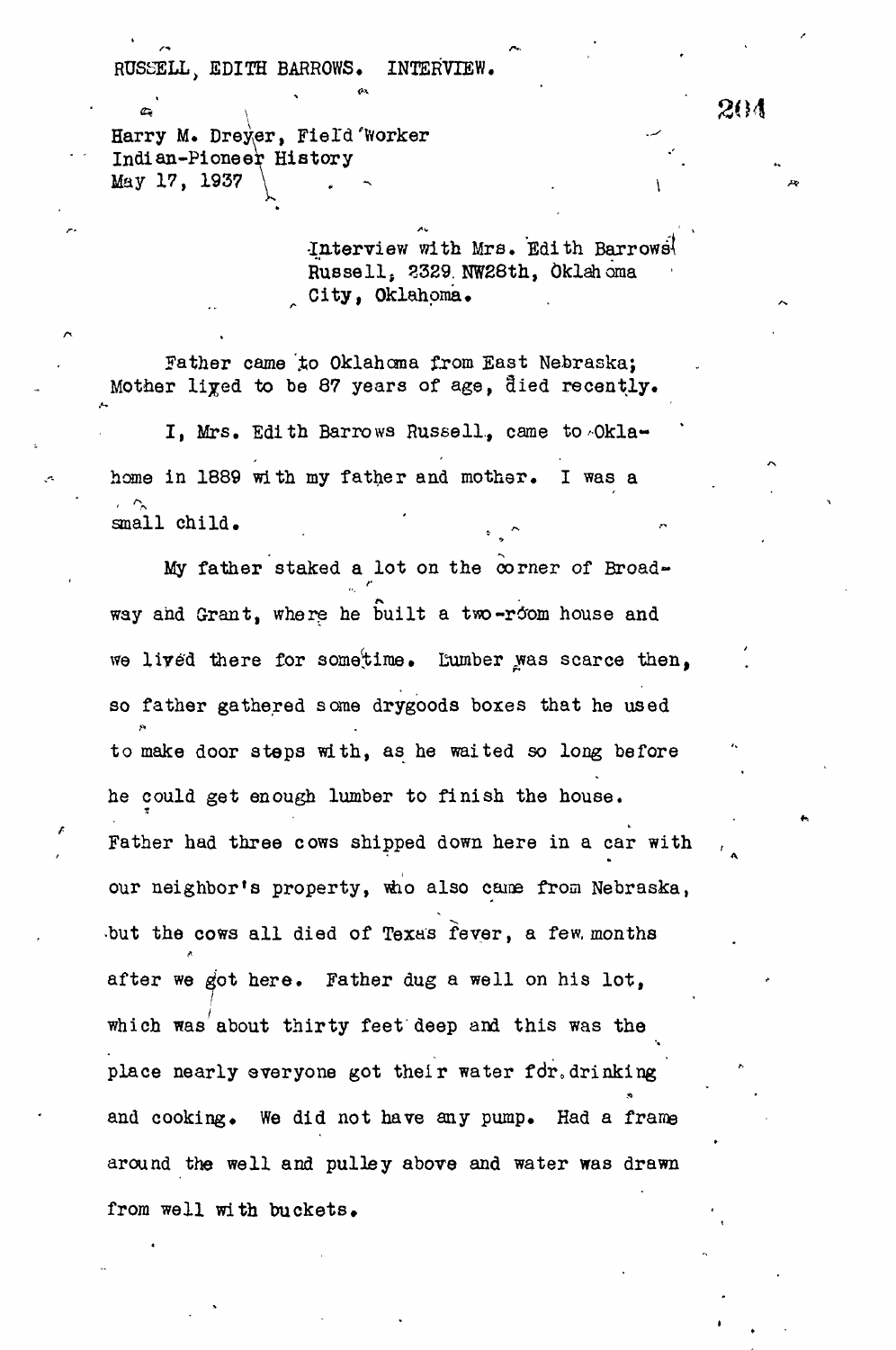RUSSELL, EDITH BARROWS.. INTERVIEW

Father bought 160 acres on the corner 'of Twenty-Third street and Lincoln boulevard, (The capitol sets • on the northwest corner of the place) and after two years, we moved out on this claim and built a small house out in the center of it. He, also, built a spring house out of rock, where there was a seepage of water on the side of the hill and this is where ^ A. we put our milk and butter so they would keep from spoiling. It took a lot of nerve to do as father did, take a family out on the open prairie without any improvements, only a tent. But he soon built up the place. He broke out eighty acres and planted it in. corn, cats and wheat.  $\cdot$  We raised wheat there that made sixty bushels per acre. Father was interested in the development of Oklahoma City, and tried to move development east. But the development was always northwest. So he told his family to remember that Oklahoma City would always go northwest. He planted out an orchard on the place but all the trees died after five or six years.. So he and mother went down south in the forks of the river and bought 250 small cedar trees and brought them home in a wagon. We all worked several days, planting these trees. But

205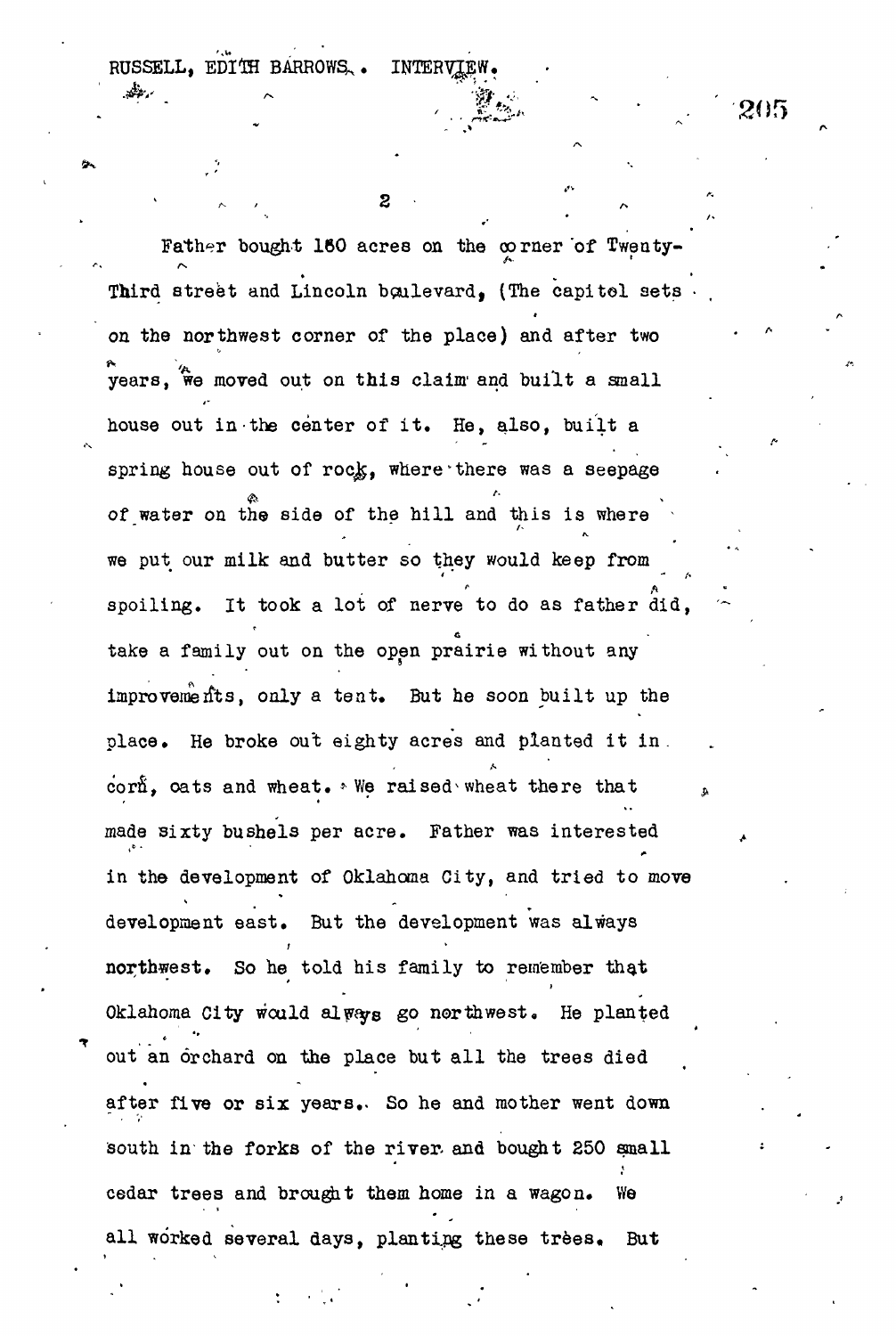. RUSSEIJL, EDITH BARROWS. INTERVIEW,

they all died, except one tree that is standing today. The trees would do fine until they grew large enough the roots hit the hard pan dirt and then they would die,

206

We had\a Hair here in Oklahoma City the first year after the opening and all the senators  $\epsilon$ ame. A banquet was  $h$ bld for them in one of the business buildings. This Fair had enormous size cotton plants, and  $\text{config}_1$  and largest watermelons that I have ever seen.

We never had any shows or theatre buildings then, and never had any entertainments except the  $\mathbb{R}_{\mathbb{Z}}$ Fair and the banquet for the senators and all public 'spirited citizens aitended these.

The Indians used to come into town from out northeast of the city and would camp east of the Santa  $\bar{F}$ e depot.  $\text{-}$ They would build their tepees out of branches of trees. I used to go down to their camp with father in a two-wheel cart, as he used to buy with the father in a two-wheel cart,- as he used to buyer in a two-wheel cart,- as  $\frac{1}{2}$ ponies from them or would trade horses with them when ponies I from them or would trade horses with them when they came to town. Father wanted to buy a spotted they came to town. Father wanted to buy a spotted" pony. He had one but wanted to get another to get another to get another to match to get another to match the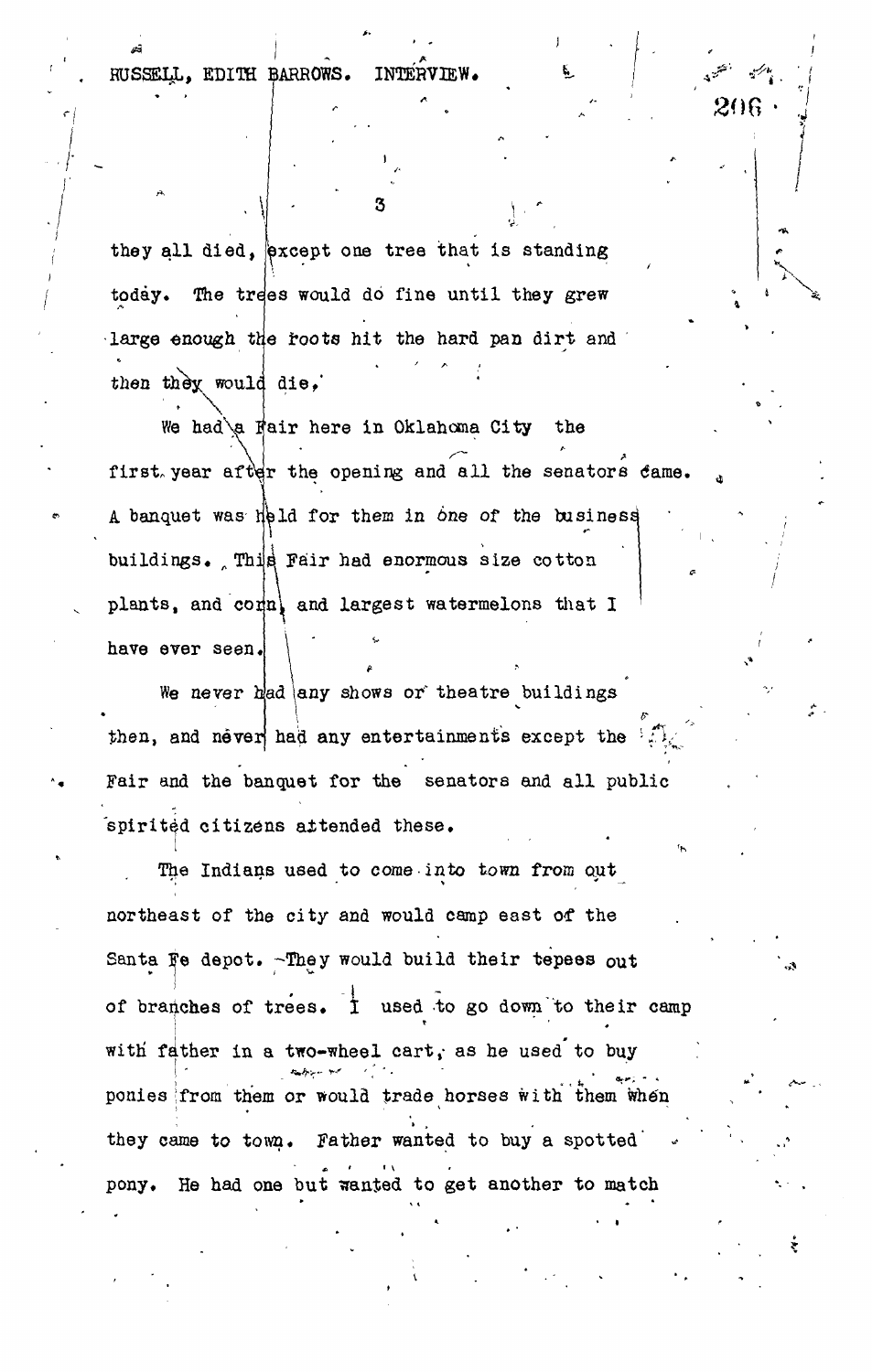$207$ 

 $\tilde{\phantom{a}}$ 

the one he had.

The Indian women would take flour and water and **-** *\* . " i* other ingredients mix it all in a rock bowl. They would take a piece of dough in their hands and flatuld take a piece of dough in their hands and find the same in their between the direction of the same in air between  $\frac{1}{2}$  $\sum_{i=1}^{n}$ hands and in this manner somehow roll into round ball hands and in this Manner somehow roll into round ball and drbp into skillet which they had ,over fire. This was only done by some of the older Indian women. They would then cut some meat and put into skillet with the dough which they had mixed and rolled into balls. They did most of their cooking in one kettle and I have never seen them use any vegetables. When they sat down to eat they would all go around the kettle and sit on ground and each in turn would reach into the kettle with hands and get a piece of meat and dip out some of the soup with a cup. They had very few cooking utensils that I have ever seen.

Father had paid as high as fifteen dollars to the Indians for some of their best ponies and this was considered a big price for them. The Indians used such crude harness made out of ropes and pieces of straps, I could hardly see how they would hold together or how they could hitch them to their wagons. So when we had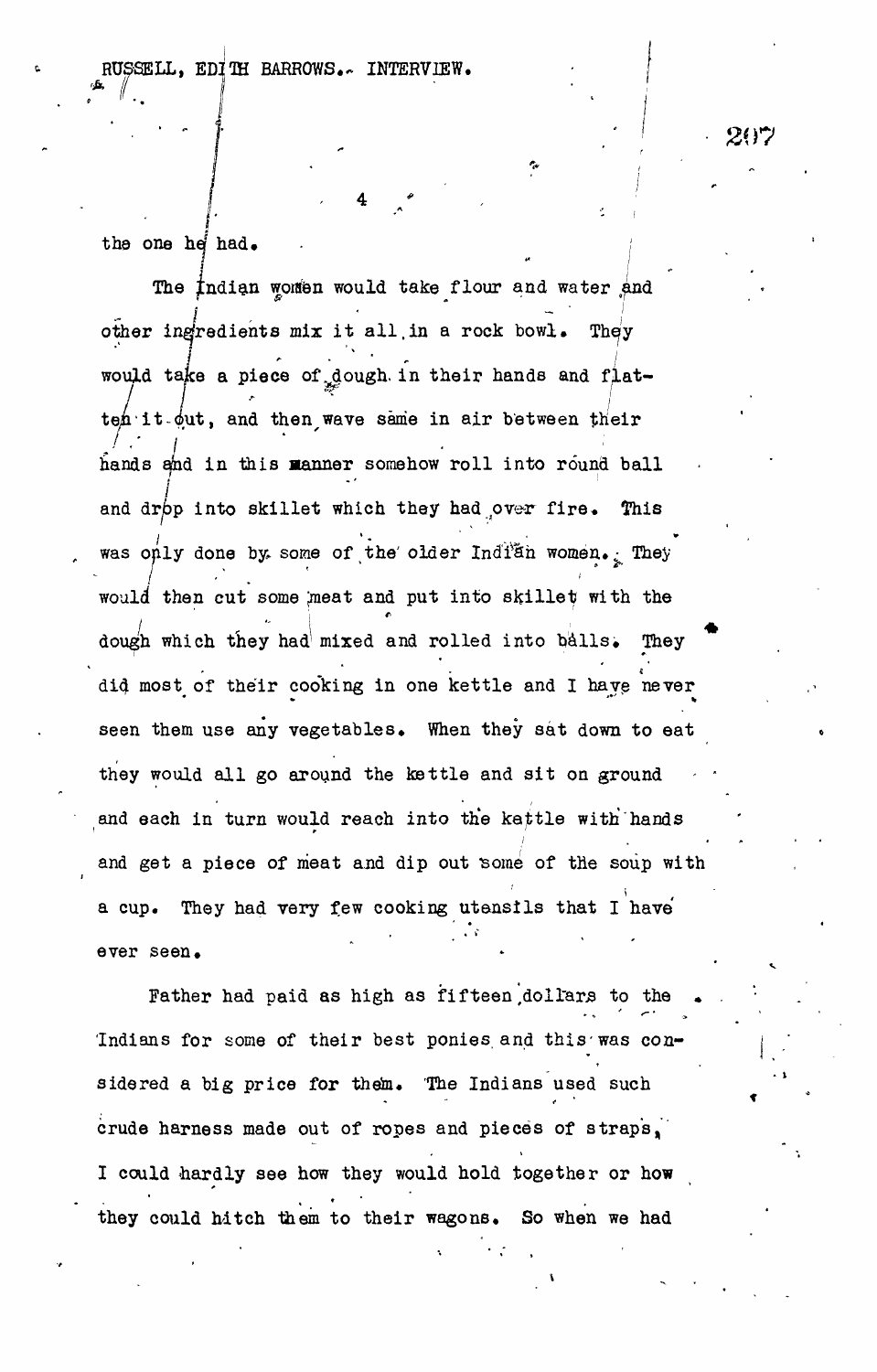-208

j»

**5 , • • , /**

**9**

our Fair, some business men went down to their (Indians)' camp across the Santa Fe track to have some of the Indians drive their wagons in the parade. The Indian **A** men talked to tien women about it, and finally one **• \*\ "- \**  $\sum_{i=1}^{\infty}$  the women led one of the horses up to the  $\sum_{i=1}^{\infty}$ and an hour elapsed before they got the other horse up to the wagon, they were so slow. But after waiting for several hours on them before starting the parade, . the Indians managed to get around somehow with their wagons and. joined in the parade.

Father used to go down in the Choctaw country on hunting trips. We always had plenty of wild fowl, turkeys, geese, and brants, a specie of wild ducks. Also ate a good deal of venison and when father wanted to give his family  $a$ , treat he would bring home a piece of beef from the butcher shop.

The Ladies Aid Society was very active in church work, the members built a community building and paid for it by cooking meals for men who worked threshing **t** machine, and by suppers given;

 $\mathcal{L}$  machine, and by suppers given by suppers given by

Father was religiously spirited and always saw that Father was religiously spirited and  $\mathcal{A}$  always saw that  $\mathcal{A}$ . his family was in Sunday School and church on Sundays. . His family was in Sunday School and church on Sundays. The sunday  $S_{\rm N}$ He was a Presbyterian, but offered one hundred dollars

He was\*.a Presbyterian, but offered'one hundred dollars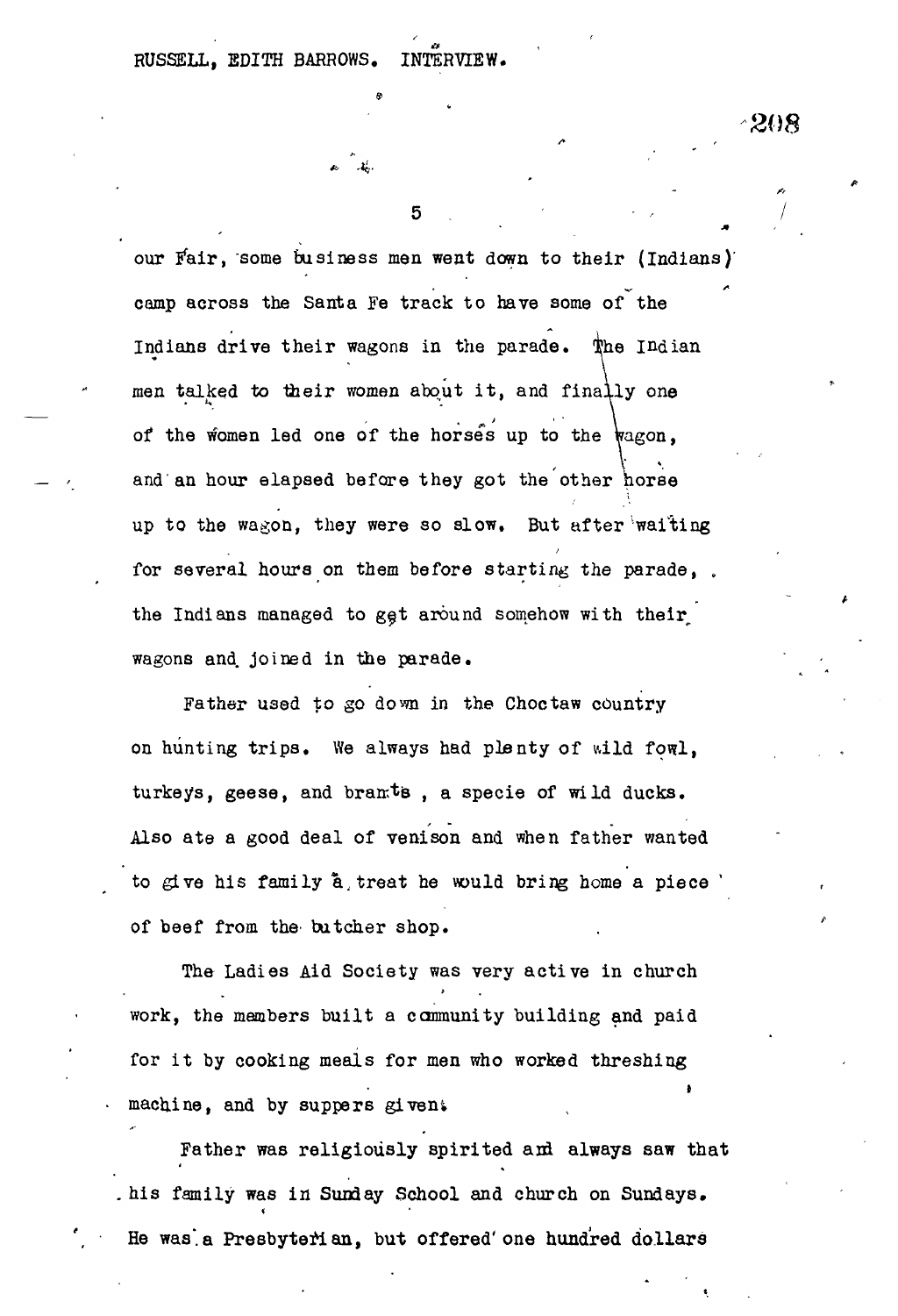'

r 6  $\bullet$  .  $\bullet$  .  $\bullet$  .  $\bullet$ 

to any denomination that would build a church, and in this way contributed to several qhurches. So when the Catholics were ready to build a church they lacked a hundred dollars having enough money to build and one of their members learned that father had made such an offer. So after some of the members had discussed the matter with the priest, who could not see that a proteatant would contribute to a Catholic Church, it was decided to see my father and my father gave them the " hundred dollars. Father Ketchum, Catholic Priest at that time, told me about that several years later.

There were a good many saloons in Oklahoma'City in the early'days. One time someone called my mother' and asked her how many saloons there were in Oklahoma City and she replied that she did not know as she did not frequent them very much, 'but that there were so many between 4th and Broadway and Grand Avenue, a woman never walked that part of town.

•My father-in-law, Malone, built a store on Main Street in 1889-90, that he operated for two years. It was located near the present Petty's store and he sold it to a party named Hull.